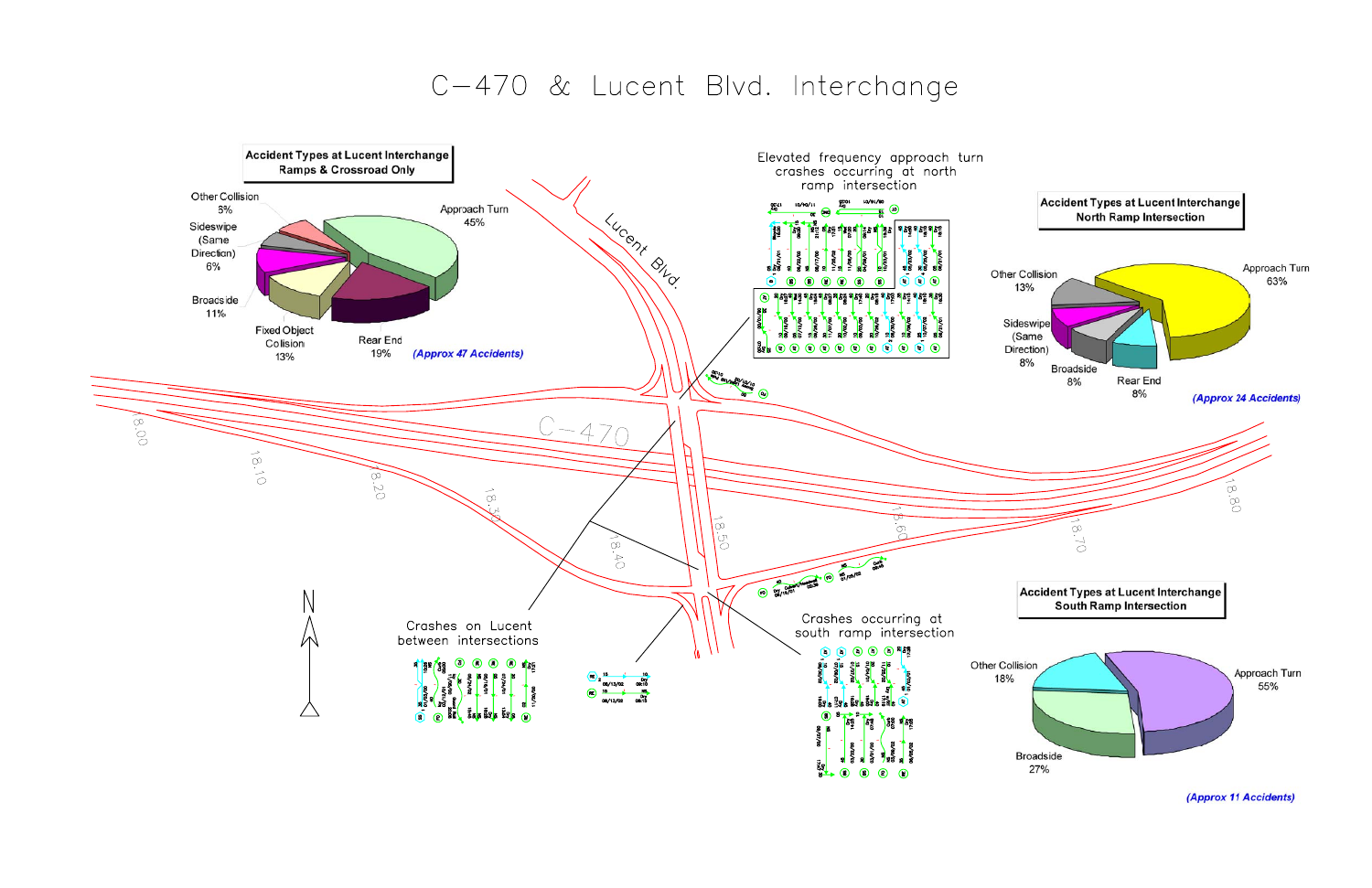## *C-470 and Broadway Interchange*

An accident diagram as well as charts showing the accident type distribution profile for the interchange intersections as well as the ramps and cross road is shown on the following page.

Approach turn type collisions were prevalent at the Broadway interchange. Both north and south ramp intersections exhibited these collisions during the study period. If not already implemented, fully protected left turn intervals for the north and southbound Broadway to C-470 left turn movements should be considered at both ramp intersection signals. Additionally, we note rear-end collisions occurring with moderate frequency in the channelized right turn lanes from the freeway off ramps to north & southbound Broadway. Again, these are generally congestion related typically occurring during peak volume hours. Provision of extended right turn acceleration lanes on Broadway, if practical, may be considered to eliminate some of these rear-end collisions. An occasional north or southbound vehicle on Broadway does not observe or disregards a red signal indication at the ramp intersection which generates a broadside collision potential. Improving the conspicuity of the traffic signal indications or minor extension of the signal change interval may be considered as an accident countermeasure for this accident type. This interchange currently carries relatively high traffic volume. This is acknowledged in the present double left turn lane configuration. Increasing the traffic capacity throughout this interchange may be considered in conjunction with improvement planning for mainline C-470.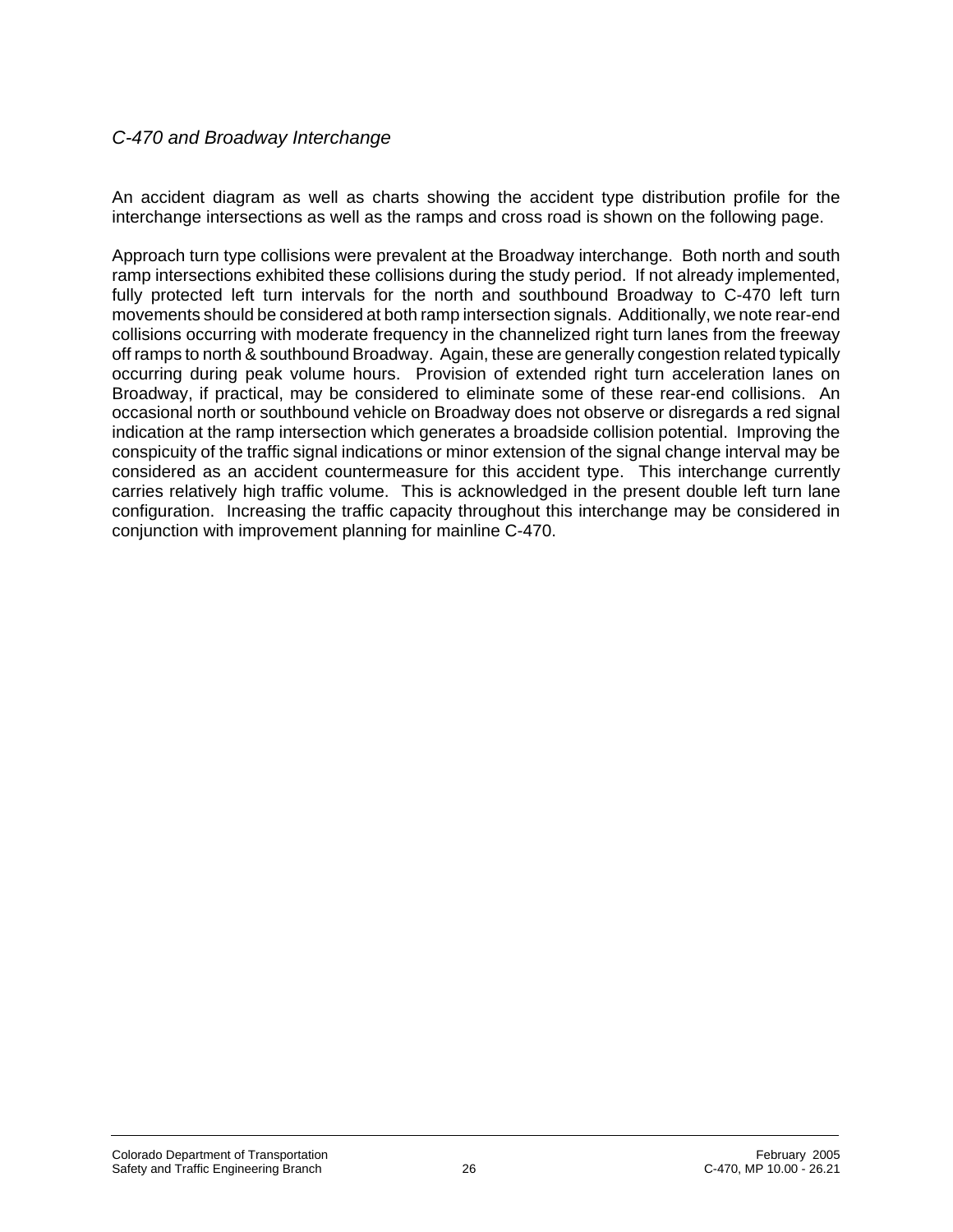## C-470 & Broadway Interchange